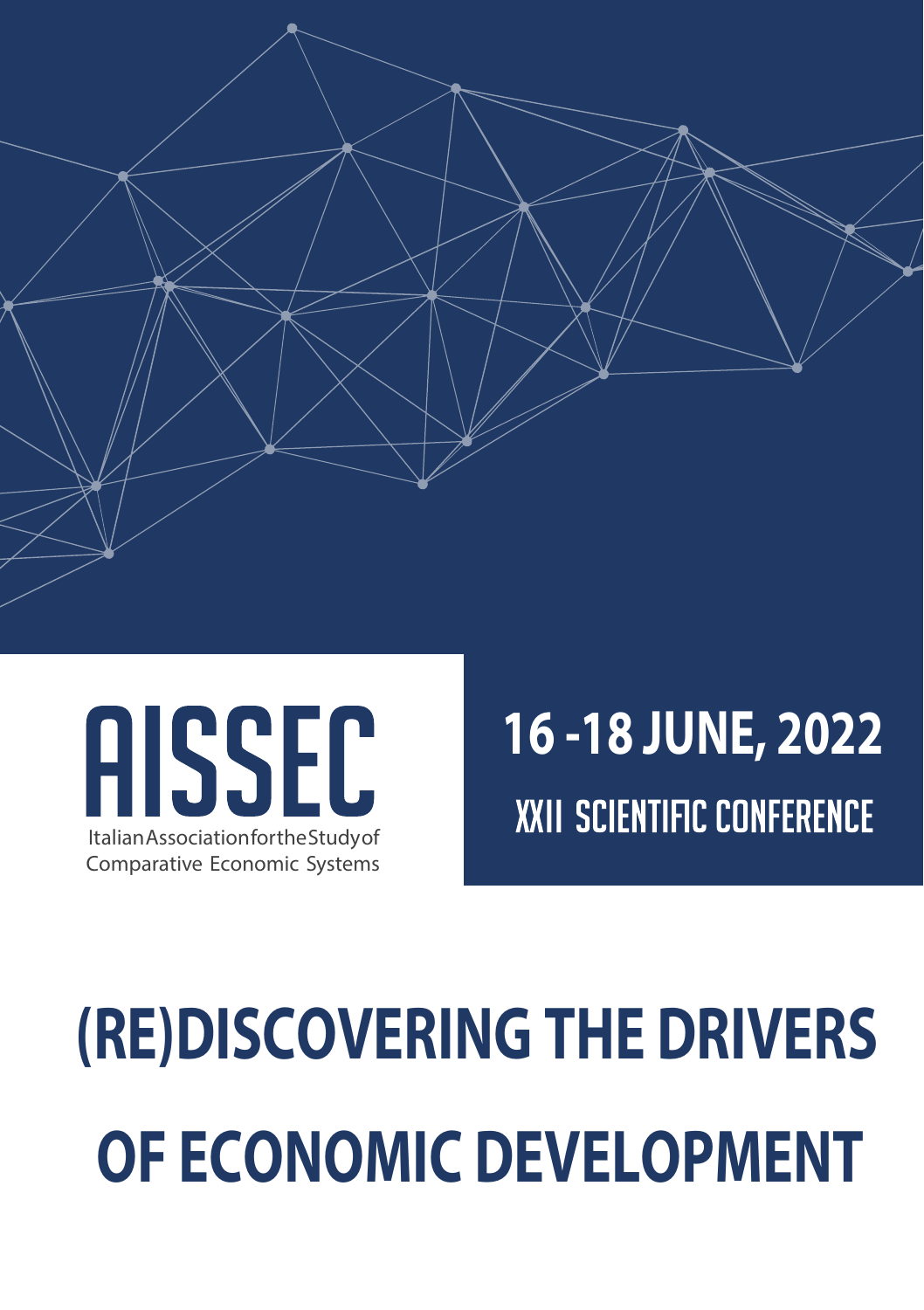#### **General Programme**

#### **Thursday, June 16**

- 13:00 14:00 Arrival and registration
- 14:00 14:30 Welcome and Introduction
- 14:30 15:45 KEYNOTE LECTURE I : PLATTEAU JEAN-PHILIPPE, UNIVERSITY OF NAMUR
- 15:45 17:15 Parallel sessions A1, A2, A3
- 17:15 17.45 Coffee break
- 17:45 19:15 Parallel sessions B1, B2
- 19:15 19:45 Welcome cocktail

#### **Friday, June 17**

- 9:00 10:30 Parallel sessions C1, C2, C3 10:30 – 11:45 KEYNOTE LECTURE II : BORGHESI SIMONE, UNIVERSITY OF **SIENA**
- 11:45 12:15 Coffee break
- 12:15 13:45 Parallel sessions D1, D2, D3
- 13:45 14:45 Lunch break
- 14:45 16:00 KEYNOTE LECTURE III : TAGLIONI DARIA, WORLD BANK
- 16:00 17:30 Parallel sessions E1, E2, E3
- 17:30 18:00 Coffee break
- 18:00 19:00 AISSEC members meeting
- 20:00 23:00 Social dinner

#### **Saturday, June 18**

- 9:00 10:30 Parallel sessions F1, F2, F3
- 10:30 11:00 Coffee break
- 11:00 12:15 PUBLIC LECTURE: CANNING DAVID, HARVARD UNIVERSITY
- 12:15 12:30 Conclusion and Farewell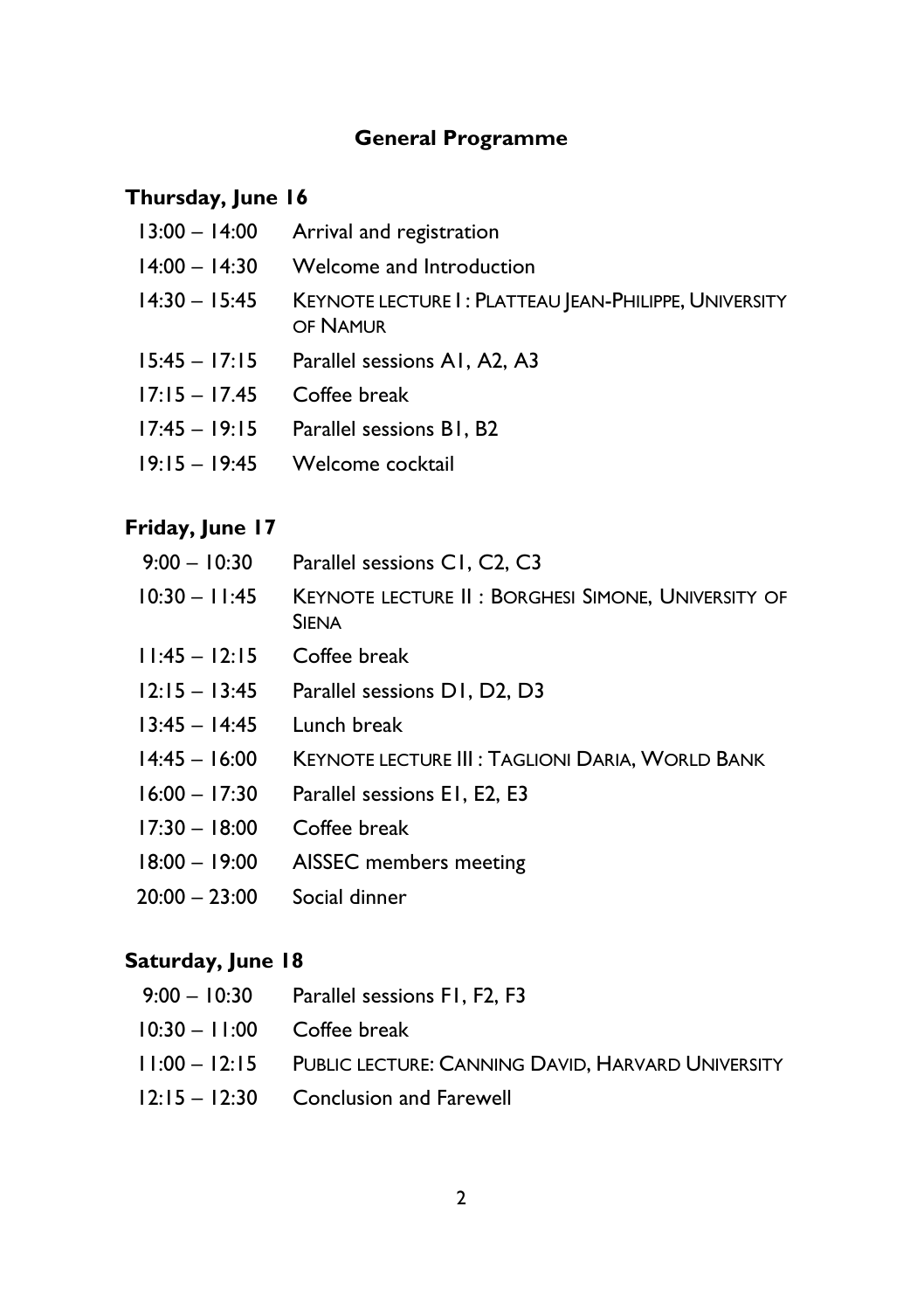#### **Detailed Programme**

#### **Thursday, June 16**

#### **13:00 – 14:00 Arrival and registration**

#### **14:00 – 14:30 Welcome and Introduction**

**Saccone Donatella** [University of Pollenzo-AISSEC President], **Sciulli Dario** [D'Annunzio University of Chieti-Pescara], **Sarra Alessandro** [Vice-Head of the Department of Economic Studies] and **D'Amario Daniele** [Regional Councillor for Economic Development, Culture and Tourism]

#### **14:30 - 15:45 KEYNOTE LECTURE I** [Room Federico Caffè]

**Platteau Jean-Philippe** [University of Namur]: 'Behind the Veil of Institutions Where Politics Is At Work'

Introduction and discussion: **Vallino Elena** [University of Turin]

#### **15:45 – 17:15 Parallel sessions A1, A2, A3**

**A1 - SHOCKS AND POLICIES: ECONOMIC THEORIES AND EMPIRICAL EVIDENCE** 

Chair: **Signorelli Marcello** [University of Perugia] [Room Federico Caffè]

**Valli Vittorio** [University of Turin]: 'How little we learnt from the big economic, financial and political shocks'

**Simonazzi Anna** [Sapienza University of Rome and CNEL]: 'Recurring cycles in economics'

**Marelli Enrico** [University of Brescia]: 'Big economic shocks and (fiscal) policy reactions in the last 15 years'

**Signorelli Marcello** [University of Perugia]: 'Public Debt Sustainability in the Eurozone: Great Recession vs. pandemic shock'

#### **A2 - POLICIES FOR DEVELOPMENT**

Chair: **Marson Marta** [University of Turin] [Room 13]

**Priewe Jan** [HTW Berlin – University of Applied Sciences]: 'Affordable finance for development – raising growth above interest rates'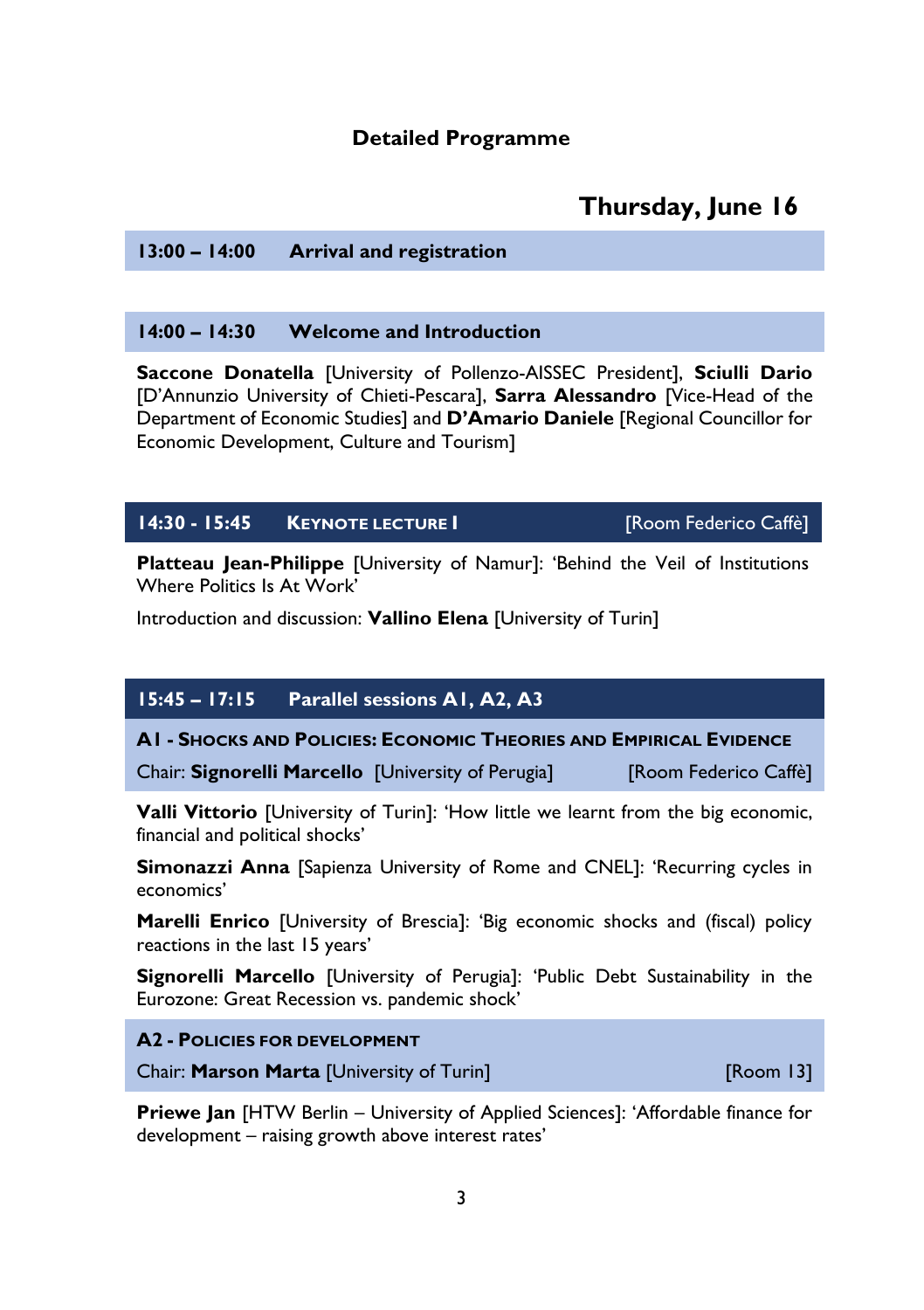**Youssef Jala** [University of Paris 1 Panthéon-Sorbonne], Marouni Mohamed Ali, and Zaki Chahir: 'Policy Determinants of Economic Transformation in Developing Countries'

**Marson Marta** [University of Turin]: 'Hunger and public spending for agriculture in Africa'

#### **A3 - HUMAN AND SOCIAL DEVELOPMENT**

Chair: **Migheli Matteo** [University of Turin] [Room 14]

**Schenkel Marina** [University of Udine] and Marino Domenico: 'Volunteers and values: a Classification'

**Sri Wahyuni Andi** [University of Szeged]: 'The Relevance of Capability Approach to Evaluate Living Standards: A Systematic Review'

**Pace Noemi** [University of Teramo] and Daidone Silvio: 'Risk preferences among small farmers in Sub-Saharan Africa: evidence from laboratory experiments in the field and survey data'

#### **17:15 – 17:45 Coffee break**

#### **17:45 – 19:15 Parallel sessions B1, B2**

**B1 - COMPARATIVE PERSPECTIVES ON ECONOMIC DEVELOPMENT** 

Chair: **Bortolotti Luca** [University of Turin] [Room Federico Caffè]

**Valli Vittorio** [University of Turin]: 'Knowledge and development. The cases of Japan, South Korea and China'

**Boltho Andrea** [Magdalen College, Oxford]: 'Why was East Asia's Experience Exceptional'

**Bortolotti Luca** [University of Turin], Biggeri Mario, Saccone Donatella, and Tassinari Mattia: 'Policy and political challenges for a better world: The China and USA pathways towards the 2030 Agenda'

#### **B2 - EDUCATION POLICIES**

Chair: **Gentili Andrea** [Università degli Studi eCampus] [Room 13]

**Leoni Silvia** [University of Leicester] and Gentili Andrea: 'An Agent-Based model for intergenerational persistence in education'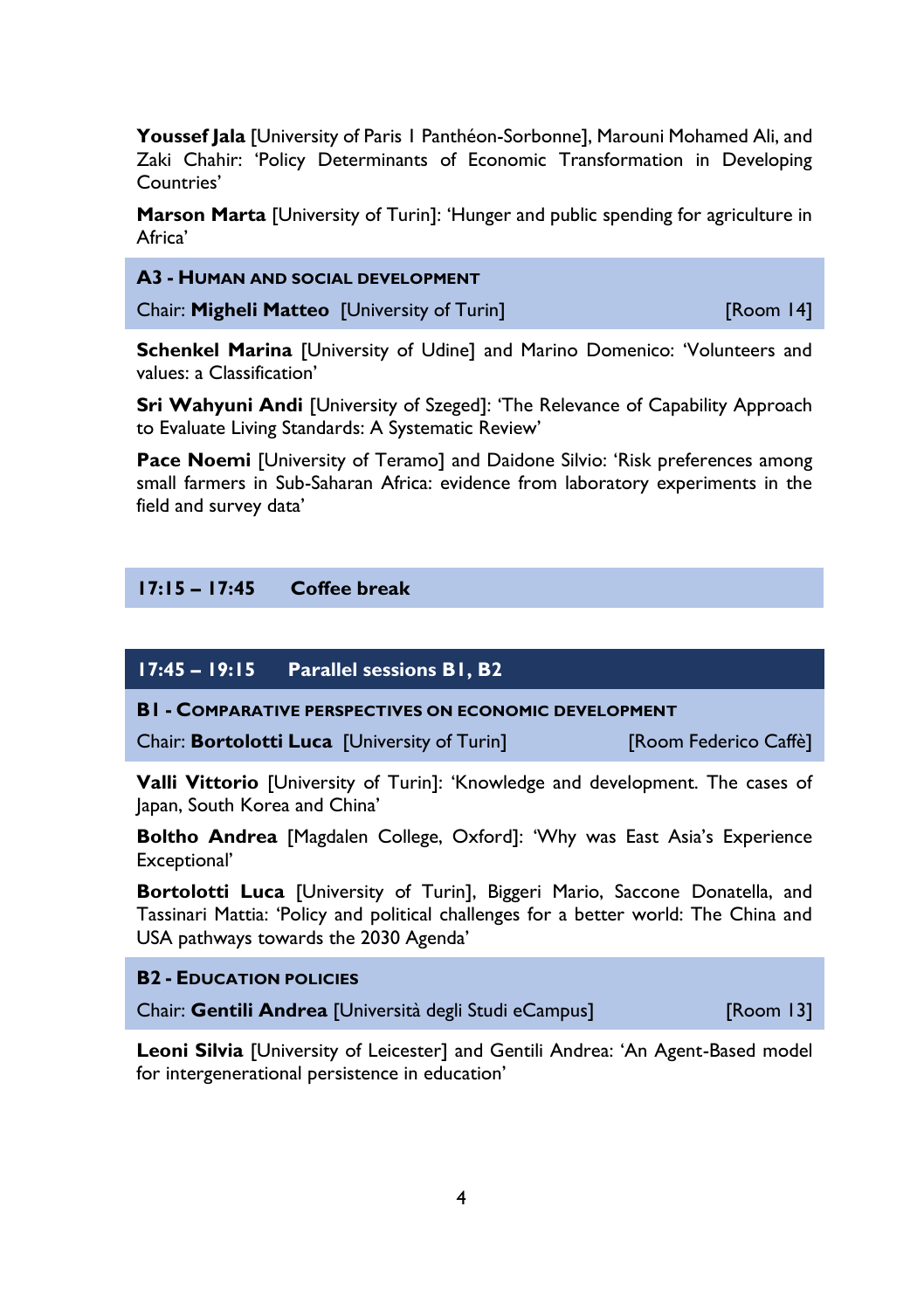**Lombardi Gabriele** [University of Siena], D'Agostino Antonella, and Ghellini Giulio: 'Gender effect at the beginning of Higher education careers in STEM Studies. Do females recover better than males?'

**Calvia Massimiliano** [University of Bologna] and Gentili Andrea: 'Migrant parents' participation in adult education (CPIA) and pupils' school performances in Italy'

**Petrovich Eugenio** [University of Siena], Baccini Alberto, and De Nicolao Giuseppe: 'Citation gaming induced by bibliometric evaluation: A country-level comparative analysis'

#### **19:15 – 19:45 Welcome cocktail**

#### **Friday, June 17**

| $9:00 - 10:30$              | <b>Parallel sessions C1, C2, C3</b>             |                       |
|-----------------------------|-------------------------------------------------|-----------------------|
| <b>CI - HEALTH POLICIES</b> |                                                 |                       |
|                             | Chair: <b>Pace Noemi</b> [University of Teramo] | [Room Federico Caffè] |
|                             |                                                 |                       |

**Migheli Matteo** [University of Turin], Marson Marta, and Saccone Donatella**:** 'Free to Die: Economic Freedoms and Influenza Mortality'

**Canning David** [Harvard University]: 'Family Planning and Children's Human Capital: Experimental Evidence from Urban Malawi'

**Yakovlev Evgeny** [New Economic School, Moscow] and Khvan Margarita: 'Death Toll of Price Limits and Protectionism in the Russian Pharmaceutical Market'

#### **C2 - LABOUR MARKET**

Chair: **Mussida Chiara** [Catholic University of the Sacred Heart] [Room 13]

**Cresti Lorenzo** [Sant'Anna School of Advanced Studies] and Virgilito Maria Enrica: 'Strategic and essential jobs: a new sectoral taxonomy based on employment multipliers'

**Liotti Giorgio** [University of Messina], Millemaci Emanuele, and Salvati Luigi: 'Do flexibility measures affect the wage share? An empirical analysis of selected European countries'

**Orfao Guillermo** [University of Salamanca], Malo Ocaña Miguel Ángel, and del Rey Poveda Alberto: 'Does non-standard employment increase unpaid overtime? Young people in EU-28 countries'

**Mussida Chiara** [Catholic University of the Sacred Heart] and Sciulli Dario: 'NEET and Poverty: a dynamic analysis at the European level'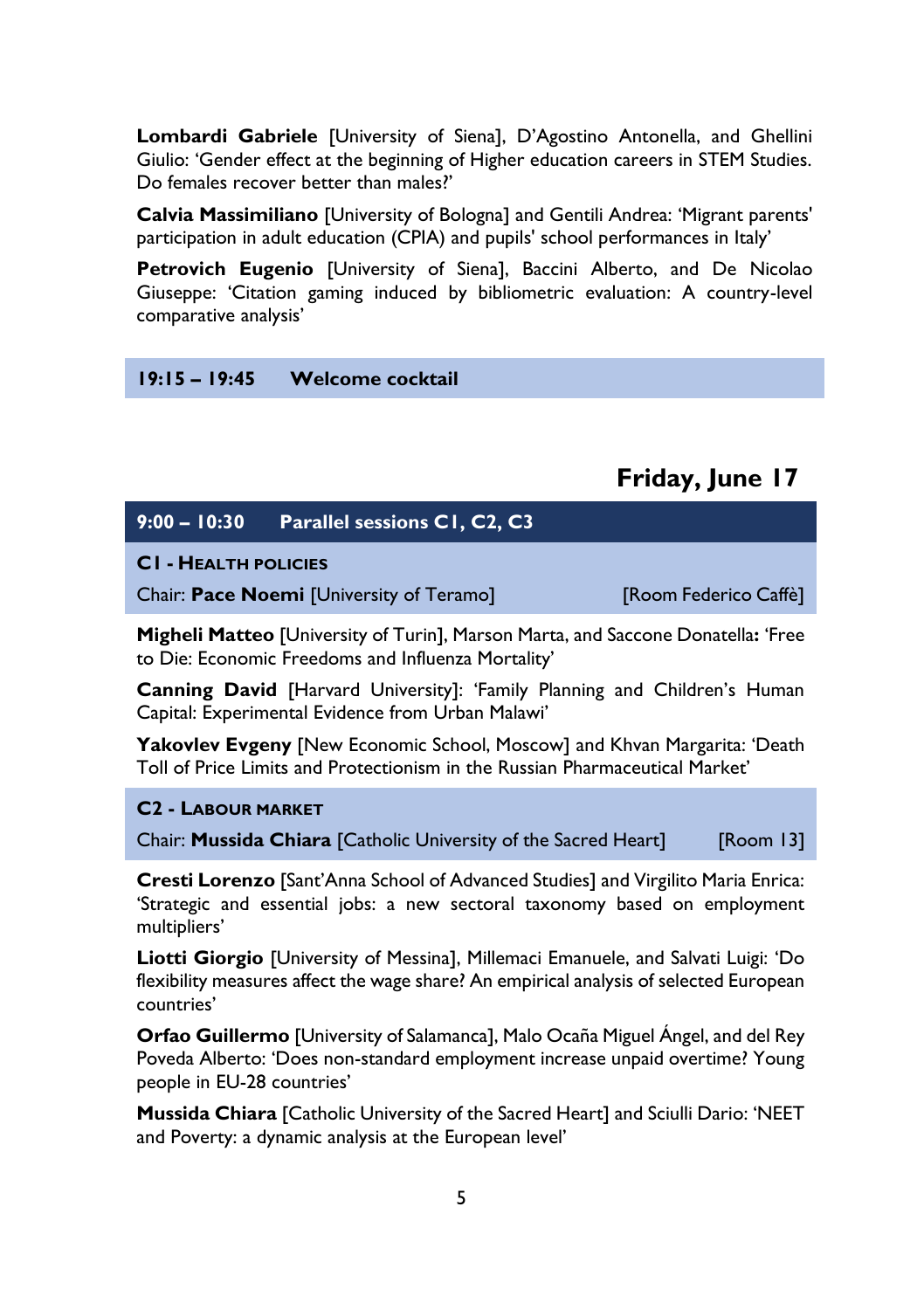| <b>C3 - POLICIES FOR ENVIRONMENTAL SUSTAINABILITY</b> |                                                            |           |  |
|-------------------------------------------------------|------------------------------------------------------------|-----------|--|
|                                                       | Chair: Caria Sara [University of Modena and Reggio Emilia] | [Room 14] |  |

**Bacchiocchi Andrea** [University of Urbino 'Carlo Bo'], Giombini Germana and Ille Sebastian: 'The effects of a green monetary policy on firms financing cost'

**Ferraro Aniello** [University of Naples 'Parthenope'], Agovino Massimiliano, and Garofalo Antonio: 'Green or not green cars? The effect of ecobonus and taxation on Italian consumer car purchase'

**Rapposelli Agnese** [D'Annunzio University of Chieti-Pescara], Javed Aamie, and Arshad Zavish: 'The role of economic policy uncertainty on environmental sustainability in Italy: evidence from ARDL and non-linear ARDL approaches'

**Caria Sara** [University of Modena and Reggio Emilia]: 'New commodity, old dependency? Exploring the impact of the transition to electric mobility in South American Lithium Triangle'

#### **10:30 – 11:45 KEYNOTE LECTURE II** [Room Federico Caffè]

**Borghesi Simone** [University of Siena]: 'Climate policy, emissions trading and international cooperation: prospects and challenges'

Introduction and discussion: **Valentini Edilio** [D'Annunzio University of Chieti-Pescara]

#### **11:45 – 12:15 Coffee break**

#### **12:15 – 13:45 Parallel sessions D1, D2, D3**

**D1 - INNOVATION AND INDUSTRIAL POLICIES** 

Chair: **Di Bucchianico Stefano** [University of Tuscia] [Room Federico Caffè]

**Moramarco Graziano** [University of Bologna], Cavaliere Giuseppe, and Naghavi Alireza: 'Intellectual Property Rights and the Efficiency of International Production Networks: Evidence from the Automotive Industry'

**Tassinari Mattia** [University of Macerata]: 'Industrial policy and sectoral priorities in China. Analyzing the strategic presence of government in key industries'

**Marozau Radzivon** [The Belarusian Economic Research and Outreach Center] and Aginskaya Hanna: 'SMEs' performance in the period of stagnation: the role of ICTrelated dynamic capabilities of Belarusian SMEs'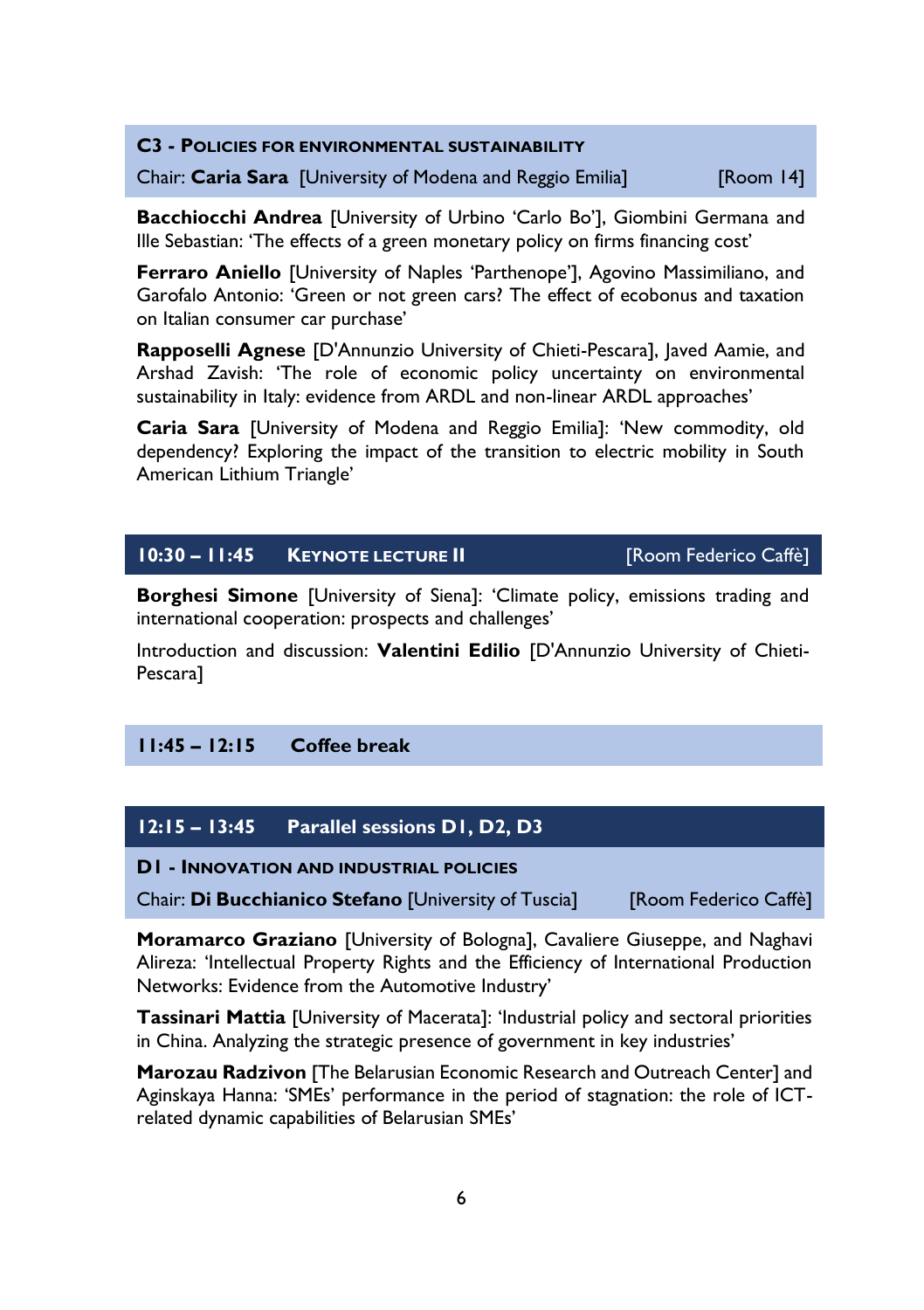**Di Bucchianico Stefano** [University of Tuscia], Deleidi Matteo, and Ciaffi Giovanna: 'Stagnation despite ongoing innovation: Is R&D expenditure composition a missing link? An empirical analysis for the US (1948-2019)'

#### **D2 - MEDIA AND COMMUNICATION**

Chair: **Souza Daniel** [University of Turin] [Room 13]

**Favaretto Federico** [University of Urbino 'Carlo Bo'], Gubar Elena, and Sanchez Carrera Edgar: 'Populism and Repeated Banking Crises'

**Verashchagina Alina** [D'Annunzio University of Chieti-Pescara] and Di Gioacchino Debora: 'Mass media, attitudes toward immigration and policy preferences'

**Kazlou Aliaksei** [Linköping University], Lin Lerpold, and Örjan Sjöberg: 'Trade unions, refugees and immigrant labour: has the attitude changed? The stance of Swedish blue-collar trade unions as evidenced by sentiment analysis'

**Souza Daniel [University of Turin]: 'Economists on the Twittersphere: analyzing** research diffusion in an emerging small world'

#### **D3 - INSTITUTIONS AND PUBLIC GOVERNANCE**

Chair: **Sanchez Carrera Edgar** [University of Urbino 'Carlo Bo'] [Room 14]

**Savoia Antonio** [University of Manchester], Sen Kunal, and Tagem Abrams: 'Constraints on the executive and tax revenues in the long run'

**Belmonte Alessandro** [University of Urbino 'Carlo Bo'], Teobaldelli Désirée, and Ticchi Davide: 'State Building Through Foreign Military Interventions: Evidence from Mali'

**Canale Rosaria Rita** [University of Naples 'Parthenope'] and De Siano Rita: 'Is government debt a burden on workers' income? An investigation on Italian dynamics'

**Sanchez Carrera Edgar** [University of Urbino 'Carlo Bo'], Accinelli Elvio, Garcia Armando, and Policardo Laura: 'A Predator-Prey Economic System of Tax Evasion and Corrupt Behavior'

#### **13:45 – 14:45 Lunch break**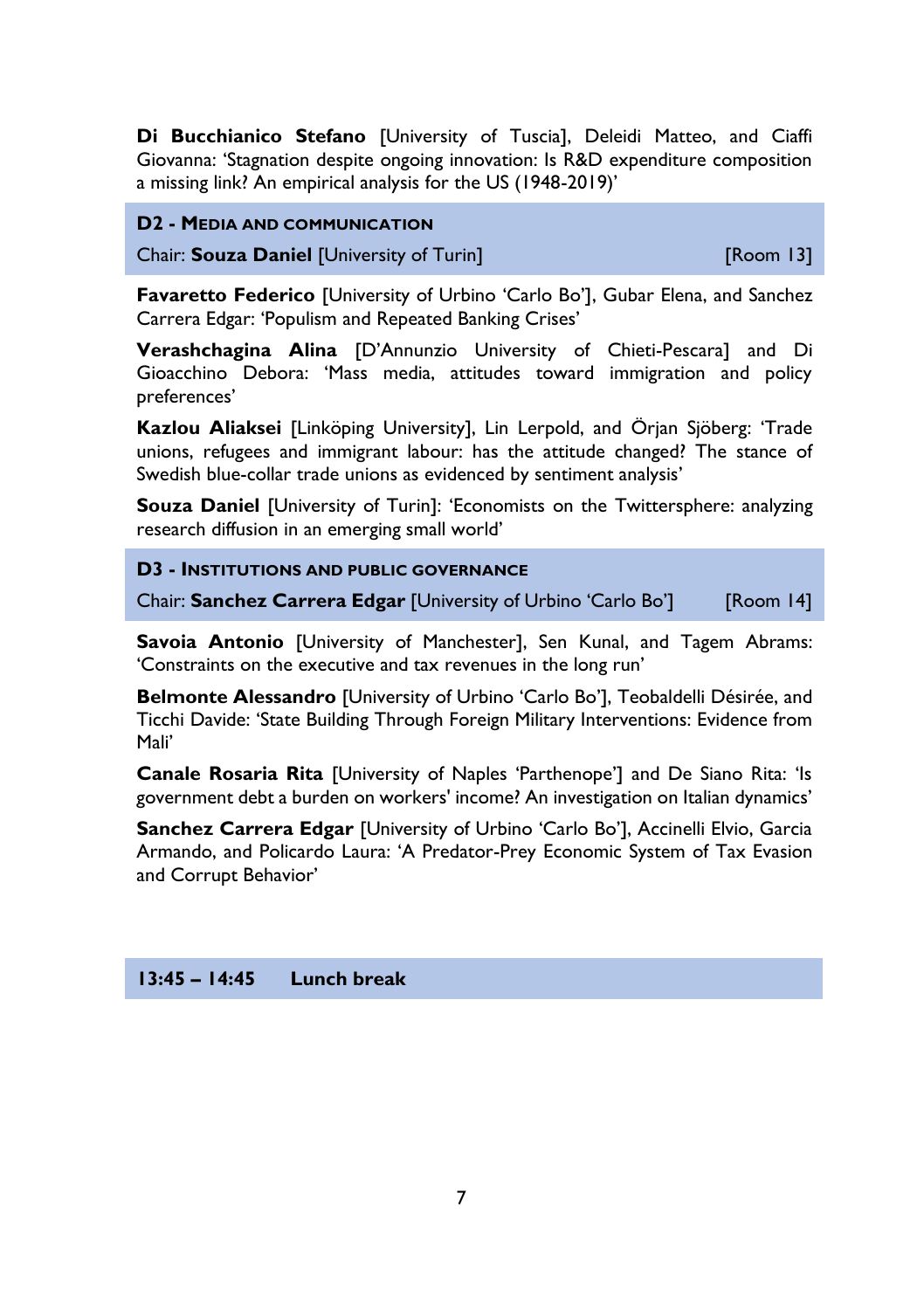#### **14:45 – 16:00 KEYNOTE LECTURE III** [Room Federico Caffè]

**Taglioni Daria** [World Bank]: 'Trade-led development in a world of increasing exposure to shocks'

Introduction and discussion: **Del Gatto Massimo** [D'Annunzio University of Chieti-Pescara]

#### **16:00 – 17:30 Parallel sessions E1, E2, E3**

#### **E1 - TECHNOLOGY AND IPR**

Chair: **Naghavi Alireza** [University of Bologna] [Room Federico Caffè]

**Bolatto Stefano** [University of Bologna], Carroni Elias, and Righi Simone: 'Information Asymmetry and Hold-up in Foreign Networks: on the Optimal Sharing Rule with Local Partners'

**Crinò Rosario** [University of Bergamo], Bonfiglioli Alessandra, Fadinger Harald, and Gancia Gino: 'Robot Imports and Firm-Level Outcomes'

**Del Gatto Massimo** [D'Annunzio University of Chieti-Pescara], Battisti Michele, Gravina Antonio Francesco, and Parmeter Christopher: "Robotic Capital-Skill Complementarity"

**Naghavi Alireza** [University of Bologna], Angenendt David, and Calzolari Giacomo: 'Trade Secrets and Exclusive Contracts in the Automotive Industry'

#### **E2 - SOCIAL AND ECONOMIC INEQUALITIES**

Chair: **Sciulli Dario** [G. D'Annunzio University of Chieti-Pescara] [Room 13]

**Di Gioacchino Debora** [Sapienza University of Rome], Sabani Laura, and Usai Stefano: 'Why do education expenditures differ across countries? The role of income inequality, human capital, and the inclusiveness of the education system'

**Minniti Antonio** [University of Bologna], Madsen Jacob, and Venturini Francesco: 'Returns to Innovation and Income Inequality: A centenary perspective'

**Sciulli Dario** [G. D'Annunzio University of Chieti-Pescara] and Mussida Chiara: 'The evolution of disability-effects along the income distribution: Evidence from Italy

| <b>E3 - FEMALE EDUCATION AND EMPLOYMENT</b>          |           |
|------------------------------------------------------|-----------|
| Chair: Calabresi Elisabetta [University of Florence] | [Room 14] |

**Cerciello Massimiliano** [University of Naples 'Parthenope']: 'Linguistic Discrimination against Women as a Source of Economic Inefficiency. A long run analysis for Italy'

**Giannetti Marilena** [Sapienza University of Rome], Ghignoni Emanuela, and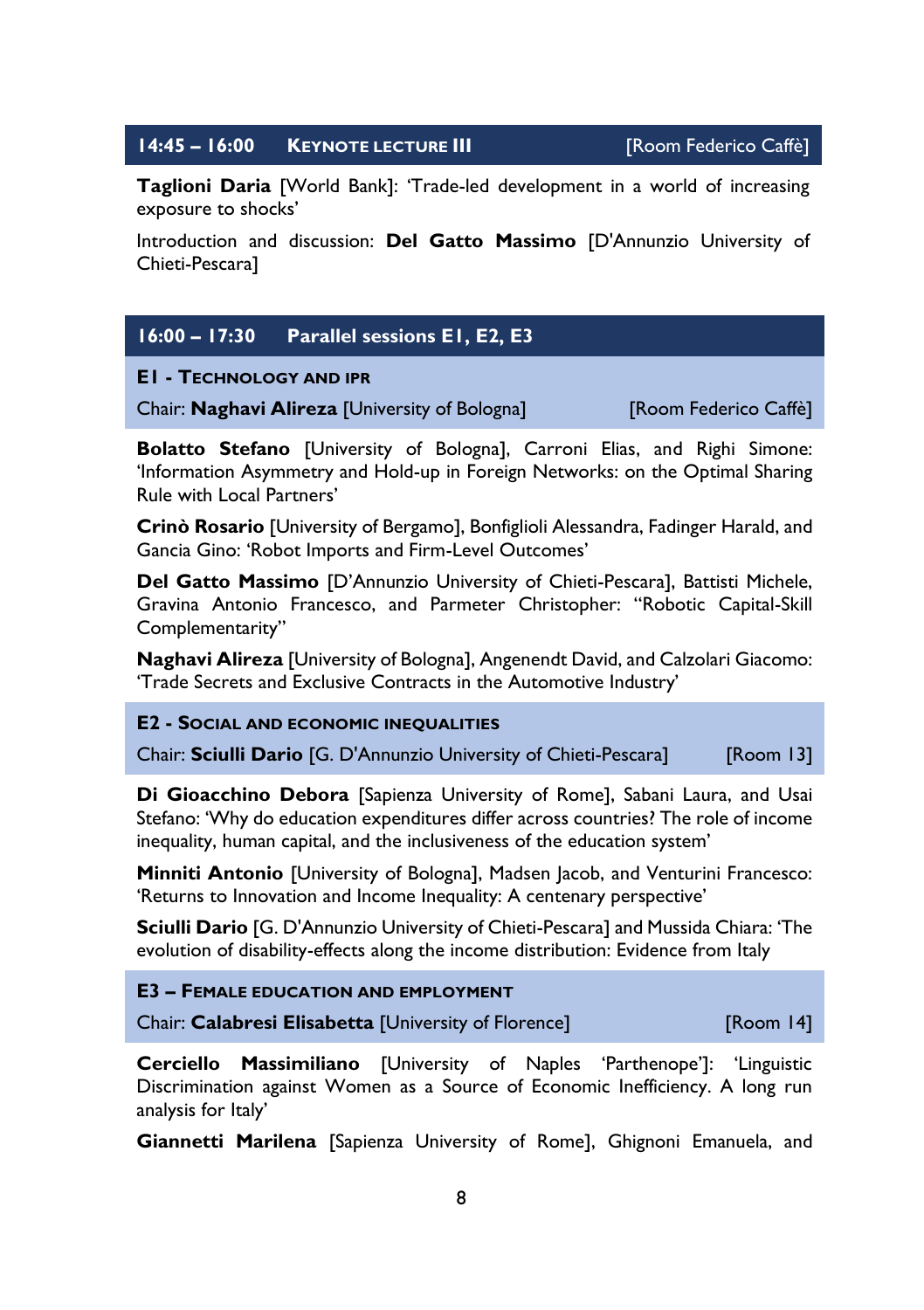Salvucci Vincenzo: 'The double 'discrimination' of immigrant women in Italy: A matching comparisons approach'

**Fabiani Michele** [University of Campania 'Luigi Vanvitelli'], Alfani Federica, Clementi Fabio, Molini Vasco, and Valentini Enzo: 'Does gender equality in labor participation bring real equality? Evidence from developed and developing countries'

**Calabresi Elisabetta** [University of Florence]: 'Female education and Intimate Partner Violence: Evidence from Uganda'

| $17:30 - 18:00$ | Coffee break                                                               |
|-----------------|----------------------------------------------------------------------------|
|                 |                                                                            |
| $18:00 - 19:00$ | <b>AISSEC</b> members meeting                                              |
|                 |                                                                            |
| $20:00 - 23:00$ | Social dinner at the restaurant "Margherita in Centro",<br>Via Piave n. 93 |
|                 |                                                                            |

#### **Saturday, June 18**

| $9:00 - 10:30$                  | <b>Parallel sessions F1, F2, F3</b>                                                                                       |                       |
|---------------------------------|---------------------------------------------------------------------------------------------------------------------------|-----------------------|
| <b>FI - GLOBAL VALUE CHAINS</b> |                                                                                                                           |                       |
|                                 | Chair: Coveri Andrea [University of Urbino 'Carlo Bo']                                                                    | [Room Federico Caffè] |
|                                 | <b>Colozza Federico</b> [Roma Tre University]: 'Complex Global Value Chains and<br>their effects on economic development' |                       |

**Riccio Federico** [Scuola Superiore Sant'Anna], Cresti Lorenzo and Virgilito Maria Enrica: 'Labour Share Along Global Value Chains: Perspectives and Evidence From Sectoral Interdependencies'

**Eissa Yasmine** [Cairo University] and Zaki Chahir: 'On GVC and Innovation: What is at Stake?'

**Coveri Andrea** [University of Urbino 'Carlo Bo'], Paglialunga Elena and Zanfei Antonello: 'An empirical assessment of the GVC-inequality nexus: the role of functional diversification in FDI'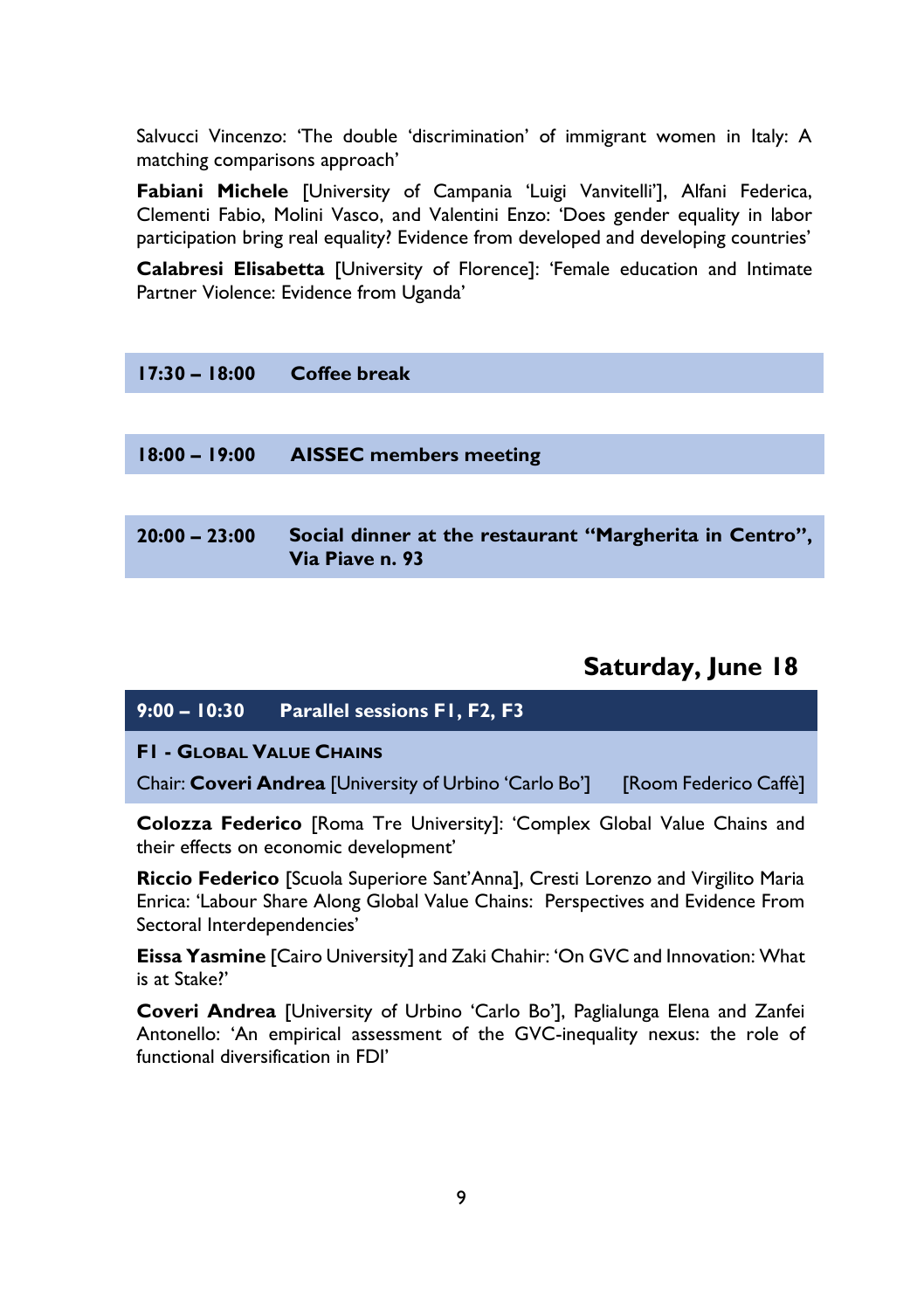**F2** - **SUSTAINABLE FINANCE** 

Chair: **Giansante Simone** [University of Palermo] [Room 13]

**Flori Andrea** [Polytechnic University of Milan]: 'Detecting spillovers from EUA to ETS'

**Spelta Alessandro** [University of Pavia], Pecora Nicolò, Chen Hung-Ju and Huang Bihong: 'The emergence of global patterns in the network of Foreign Direct Investments'

**Giombini Germana** [University of Urbino 'Carlo Bo'], Calcagnini Giorgio and Sanchez Carrera Edgar: 'Bank lending policies and green transition'

**Giansante Simone** [University of Palermo], Fatouh Mahmoud and Duygun Meryem: 'The sustainability and environmental effects of QE via bond issuance'

#### **F3 - SUSTAINABLE DEVELOPMENT**

**Chair: Vallino Elena [University of Turin]** [Chair: **Vallino Help** | 41]

**Colantonio Emiliano** [G. D'Annunzio University of Chieti-Pescara] and Marra Alessandro: 'Are policies enough on their own? On the energy transition and the export of renewable technologies in the EU'

**Wang Wenjian** [University of Turin], Uttarwar Rutuja and Torres Gwendolyn: 'Frugal&Jugaad Innovation in Indigenous Communities'

**Vallino Elena** [University of Turin], Pronti Andrea and Mazzanti Massimiliano: 'Good (or bad) water governance. A macro empirical analysis of the determinants of Integrated Water Resources Management'

#### **10:30 – 11.00 Coffee break**

#### **11:00 - 12:15 PUBLIC LECTURE** [Room Federico Caffè]

**Canning David** [Harvard University]: 'Policy Responses to Population Aging around the World'

Introduction and discussion: **Di Gioacchino Debora** [Sapienza University of Rome]

#### **12:15 – 12:30 Conclusion and Farewell**

#### **13:00 – 18:00 Tour around the Trabocchi Cost**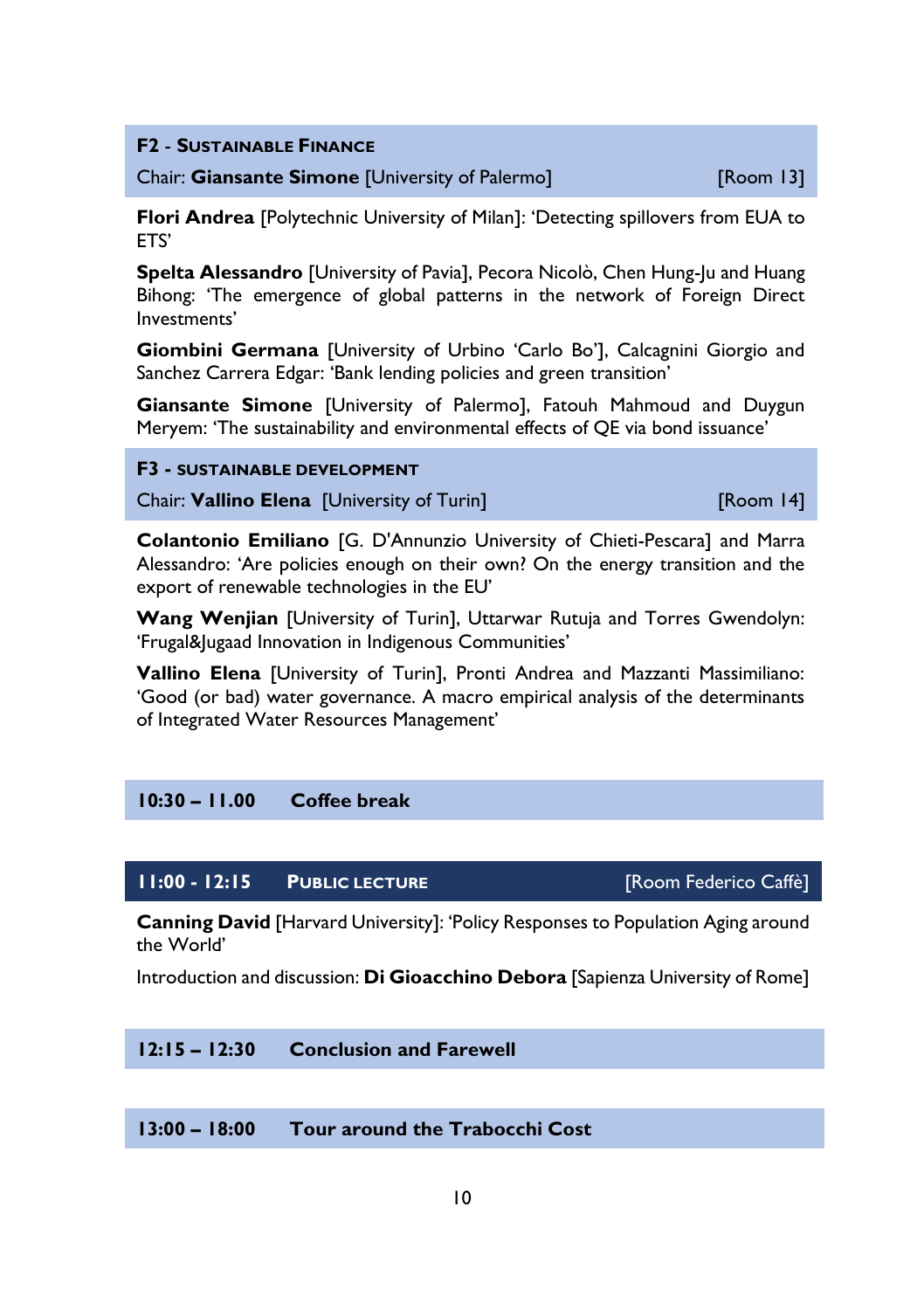#### **Scientific Committee**

Massimo del Gatto, Marta Marson, Maria Alessandra Rossi, Donatella Saccone, Dario Sciulli, Edilio Valentini, Elena Vallino, Alina Verashchagina

#### **Organizing Committee**

Chiara D'Arcangelo, Agnese Rapposelli, Donatella Saccone, Dario Sciulli, Elena Vallino, Alina Verashchagina

#### **Conference venue**

D'Annunzio University of Chieti-Pescara, Department of Economic Studies, Viale Pindaro 42, 65127 Pescara, Italy

The Conference was partially funded by the Department of Economic Studies